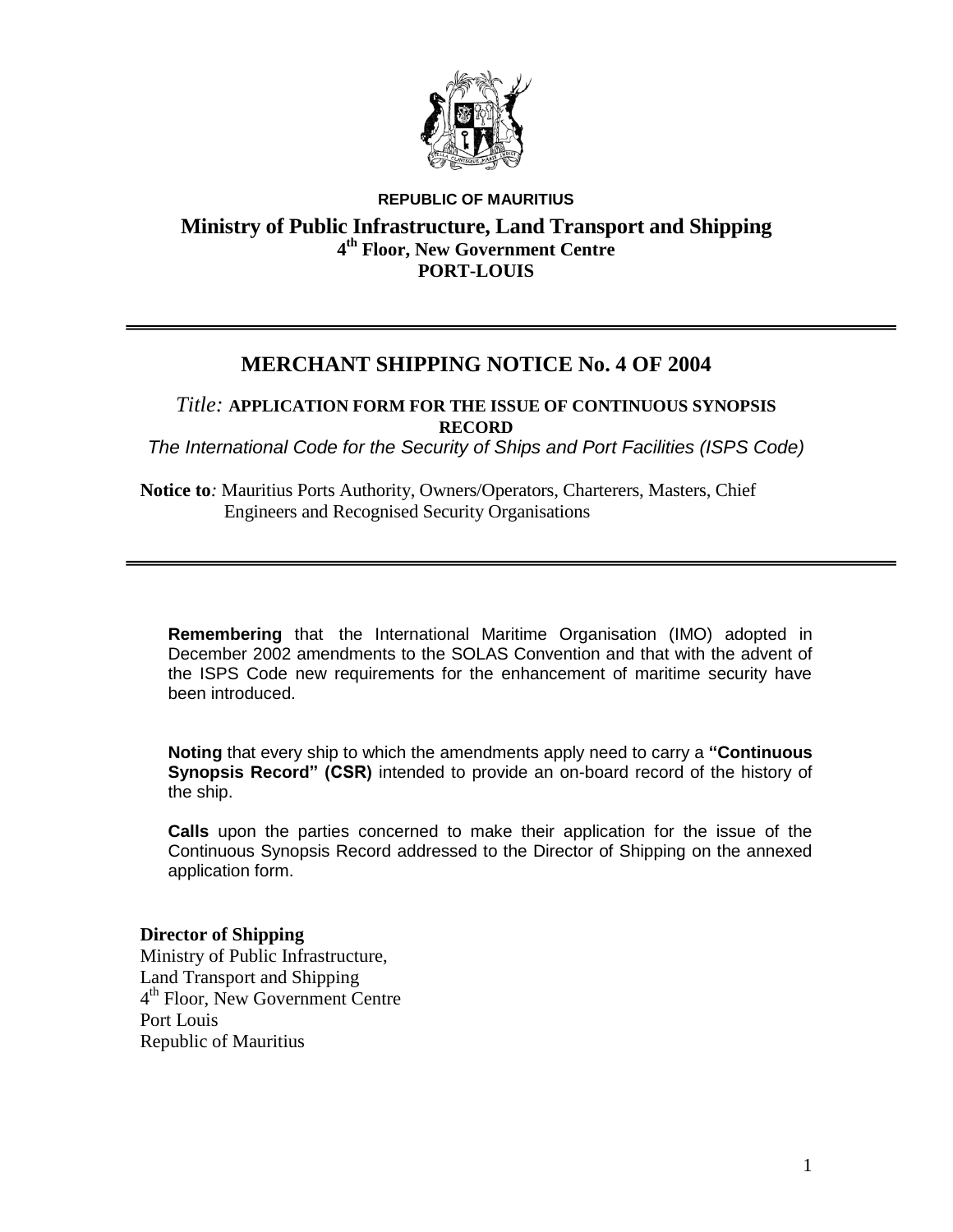# **ANNEX**

## **Application Form for issue of CONTINOUS SYNOPSIS RECORD**

| 1. APPLICATION                                                                                                                                                |                                                                            |
|---------------------------------------------------------------------------------------------------------------------------------------------------------------|----------------------------------------------------------------------------|
| 1. VESSEL NAME:                                                                                                                                               | 2. IMO NUMBER:                                                             |
| 3. OFFICIAL NUMBER:                                                                                                                                           | 4. DATE OF REGISTRATION:                                                   |
| 5. NAME AND ADDRESS OF OWNER:                                                                                                                                 | 6. NAME AND ADDRESS OF CURRENT REGISTERED<br><b>BAREBOAT CHARTERER(S):</b> |
| 7. NAME AND ADDRESS (ES) OF COMPANY<br>AS DEFINED IN SOLAS REGULATION IX/1:                                                                                   | 8. CLASSIFICATION SOCIETY (IES):                                           |
| 9. ADMINISTRATION/RECOGNIZED ORGANIZATION<br>THAT ISSUED DOCUMENT OF COMPLIANCE:                                                                              | 10. ADMINISTRATION/RECOGNIZED ORGANISATION THAT ISSUI<br>ISM CERTIFICATE:  |
| 11. ADMINISTRATION/RECOGNIZED ORGANIZATION<br>THAT ISSUED ISS CERTIFICATE:                                                                                    |                                                                            |
| II. CONSENT AND CERTIFICATION                                                                                                                                 |                                                                            |
| I CERTIFY THAT I AM LEGALLY AUTHORIZED TO EXECUTE THIS APPLICATION IN THE CAPACITY SHOWN AND THAT THE<br>INFORMATION PROVIDED HEREIN IS COMPLETE AND CORRECT: |                                                                            |
| SIGNATURE OF AUTHORIZED OFFICER/PERSON                                                                                                                        | CAPACITY OF AUTHORISED OFFICER/PERSON                                      |
| PRINTED NAME OF AUTHORIZED OFFICER/PERSON                                                                                                                     | <b>AUTHORIZING COMPANY</b>                                                 |
|                                                                                                                                                               |                                                                            |
|                                                                                                                                                               |                                                                            |